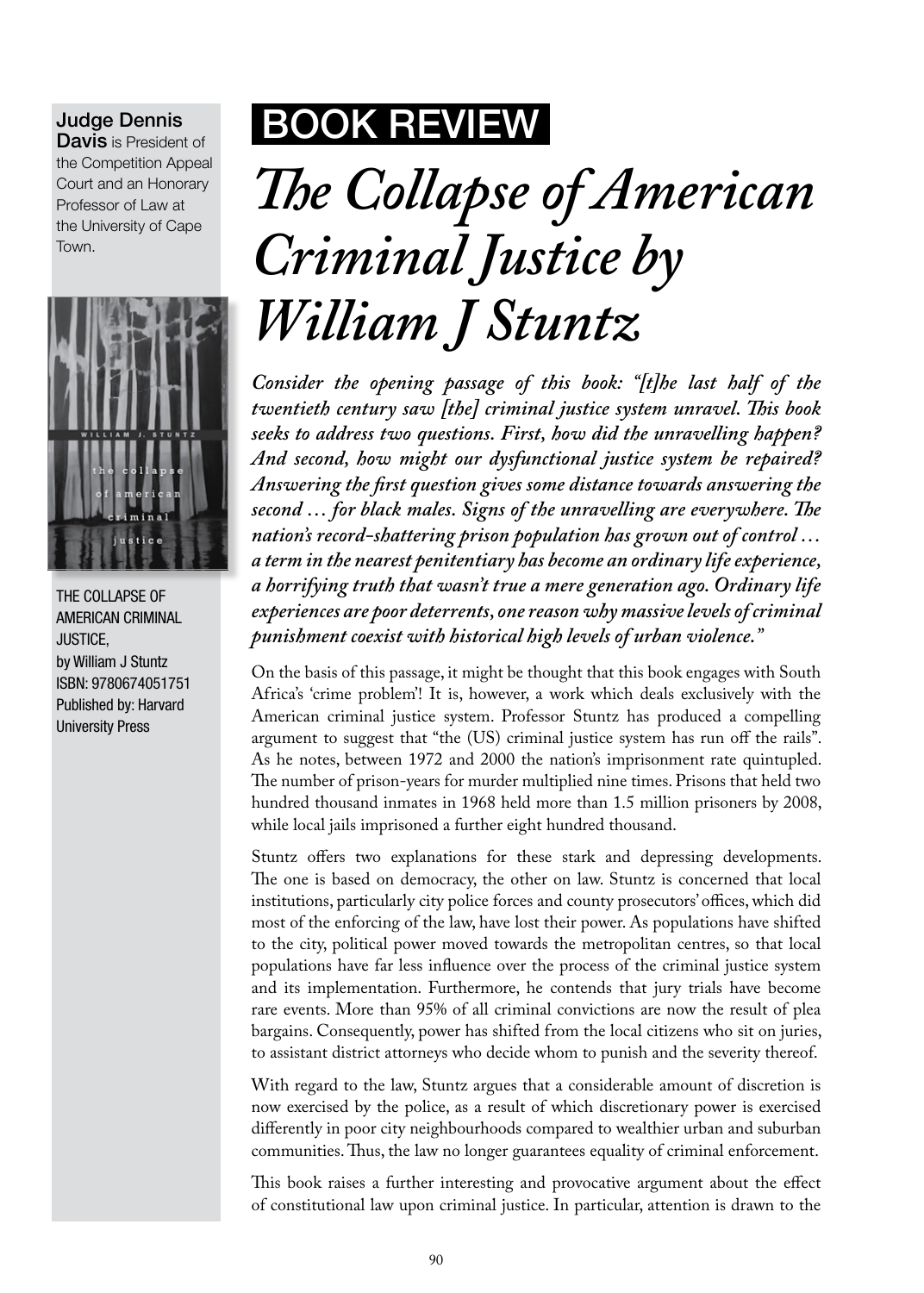landmark decisions issued by the Supreme Court between 1961 and 1969 (the 'Warren Court') which adopted a due process model of criminal justice, thereby making criminal law enforcement and litigation more expensive, as constitutional rights and the protections thereof were extended considerably to defendants. In Stuntz's view, this focus invited a political backlash from conservative politicians like Ronald Reagan, which in turn caused law enforcement practices to toughen.

Furthermore, key decisions like that in *Miranda v Arizona* (1968) gave suspects a right to the assistance of counsel during police questioning and further entrenched the right of an accused to remain silent. As we have all learnt from TV series, an accused must be warned that anything said may be used against him/her in a court of law, that the accused will have a right to the presence of an attorney and if he/she cannot afford an attorney, one will be appointed before any police

*It is unsurprising that, for the similar period, our prisons, which have the capacity of to house 118 154 prisoners, at 31 March 2011 housed a total of 160 545 prisoners.*

questioning may take place. Once a defence counsel is appointed, his or her sole task is to ensure that police questioning will be prevented, so that no incriminating statement may be procured from the client. Charges are then reduced, or a more favourable sentence is imposed, or some other form of plea bargaining is arranged. Sophisticated criminals, chiefly recidivists and white collar defendants, employ the *Miranda* advantages, which in turn increases the gap between the wealthy, who can employ competent counsel, and the poor, who are unable to. This analysis is extremely relevant to South African constitutional law, which seeks to achieve the correct balance between due process and crime control.

These consequences are central to Stuntz's argument. In his view, punishment will not control crime at an acceptable cost when it is imposed in so discriminatory a fashion. Without the influence of local democracy that was once central to the criminal justice system, community policing is unable to respond to the wishes of those who live daily with the direct consequences of high crime rates. In this way, the criminal justice system is unable to curb the scourge of crime, or prevent the disastrous consequences of policies pursued over the past fifty years.

Both of these warnings have significant implications for South Africa and the disturbing levels of crime now experienced in this country. According to SAPS 2012 crime figures, in 2010 – 2011 the reported murder rates (although lower than the actual murder rate) are 31.9 per hundred thousand of the population. Sexual offences are 132.4 per hundred thousand of the population. Although these figures declined from the previous two years, they still reveal extraordinarily high levels of violent crime. It is unsurprising that, for the similar period, our prisons, which have the capacity of to house 118 154 prisoners, at 31 March 2011 housed a total of 160 545 prisoners.

What is disappointing about this book, when viewed from a South African perspective, is the unconvincing and somewhat equivocal treatment of the various explanations for the reduction of crime in the United States over the past 20 years. Although Stuntz notes that crime rates have levelled off after 2000, between 1991 and 2000 the murder rate per hundred thousand populations in Atlanta dropped by 38%; in Boston by 65%, in New York by 70% and in Los Angeles by 49%. Stuntz lists the causes of this significant reduction as destruction of the crack boom in the last half of the 1980's, the growing economy of the 1990's which provided would- be criminals with better options for earning a living, tougher gun laws which made gun